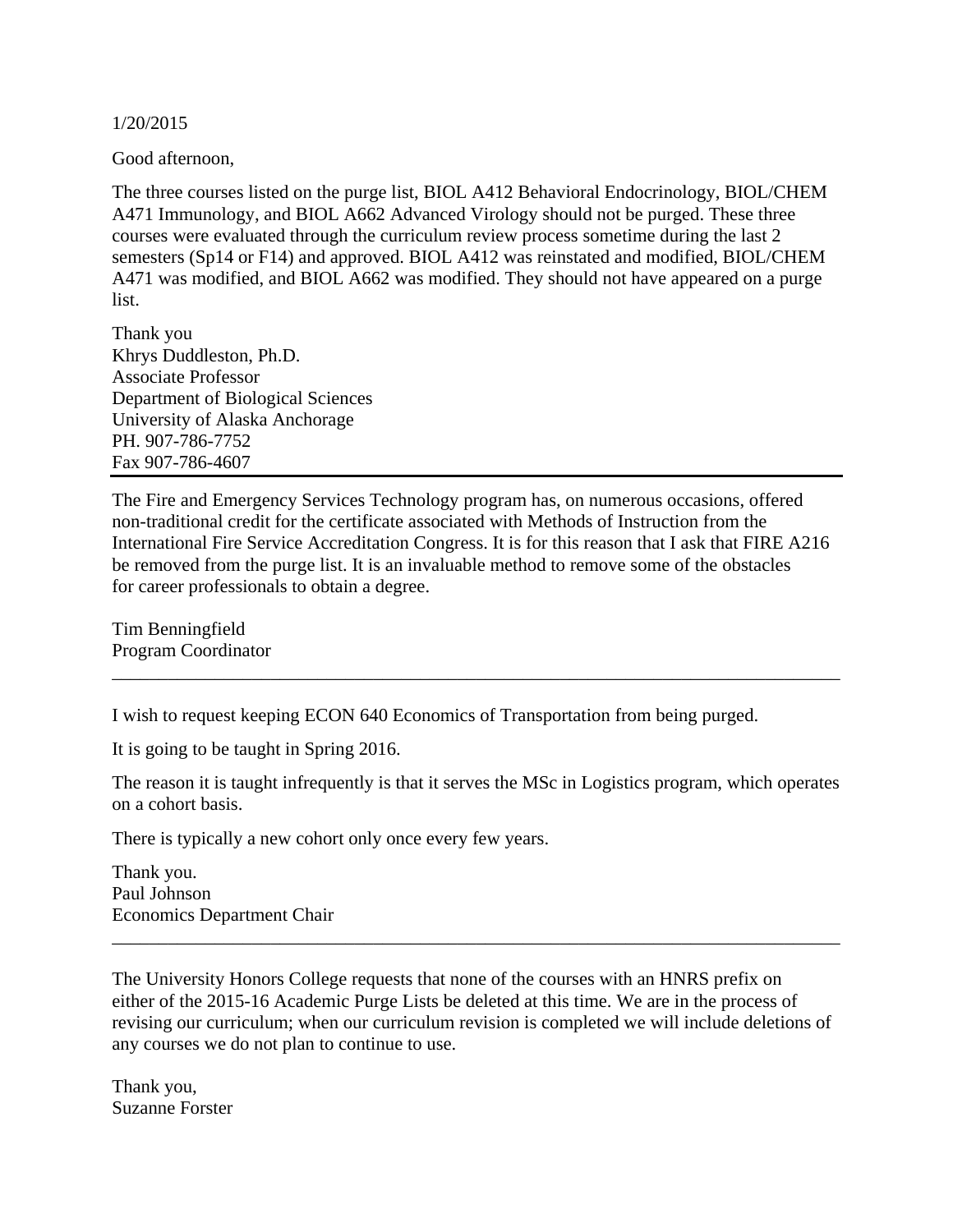I show that CIS A365 was approved by Faculty Senate on December 5.

Dave.

**From:** Yi-Miin L Yen **Sent:** Wednesday, January 21, 2015 12:15 PM **To:** Bogdan Hoanca; David A Fitzgerald **Subject:** FW: 2015-16 Academic Course Purge Lists

Hi, Bogdan and Dave,

I'd like to keep CIS A365 (Object-Oriented Programming with Java) but don't know whether CIS A690 are going to be purged? Please advise.

\_\_\_\_\_\_\_\_\_\_\_\_\_\_\_\_\_\_\_\_\_\_\_\_\_\_\_\_\_\_\_\_\_\_\_\_\_\_\_\_\_\_\_\_\_\_\_\_\_\_\_\_\_\_\_\_\_\_\_\_\_\_\_\_\_\_\_\_\_\_\_\_\_\_\_\_\_\_

\_\_\_\_\_\_\_\_\_\_\_\_\_\_\_\_\_\_\_\_\_\_\_\_\_\_\_\_\_\_\_\_\_\_\_\_\_\_\_\_\_\_\_\_\_\_\_\_\_\_\_\_\_\_\_\_\_\_\_\_\_\_\_\_\_\_\_\_\_\_\_\_\_\_\_\_\_\_

Thanks, Minnie

## MEMO

To: Undergraduate Academic Board

RE: Purge List 2015-16 Academic Courses, LS A211

DATE: January 26, 2015

This memo is to request that LS A211, Library Research in the 21<sup>st</sup> Century, be retained and not purged from the course list. Although LS A211 has only been taught once in the past few years, the Library plans to offer it again at the appropriate time in the future. The course is a valuable part of the Library research curriculum and has been requested by students and faculty.

Thank you. If you have any questions, please contact me at 786-1873 or plbrannon@uaa.alaska.edu .

Page Brannon Associate Professor Head, Instruction and Research Services UAA/APU Consortium Library University of Alaska Anchorage 3211 Providence Drive Anchorage AK 99515 plbrannon@uaa.alaska.edu 907.786.1873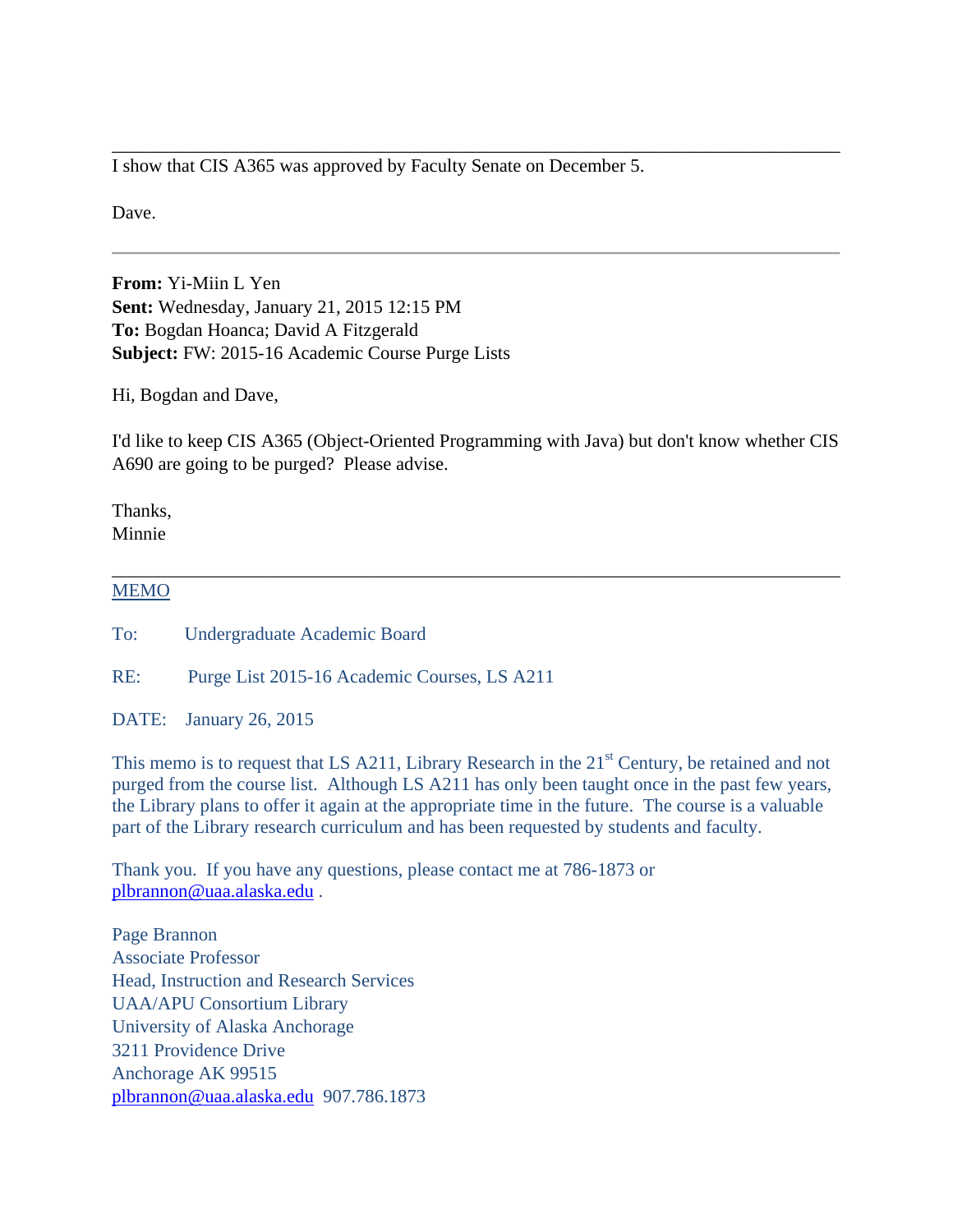Dear UAB & GAB Committees.

ART A361 History of Graphic Design is on the Purge List for the 2015-16 UAA Catalog. The Art Department respectfully requests that it not be purged.

\_\_\_\_\_\_\_\_\_\_\_\_\_\_\_\_\_\_\_\_\_\_\_\_\_\_\_\_\_\_\_\_\_\_\_\_\_\_\_\_\_\_\_\_\_\_\_\_\_\_\_\_\_\_\_\_\_\_\_\_\_\_\_\_\_\_\_\_\_\_\_\_\_\_\_\_\_\_

Justification: Due to the current fiscal situation the Art Department has cancelled its search for the Communication/Design Faculty Position. The History of Graphic Design is an essential component of a graphic designer's education and the Graphic Design curriculum at UAA. This course needs to be retained in the catalog until the fiscal climate at UAA changes and we can pursue this faculty position in conjunction with the JPC curriculum.

Thank you for your time and consideration with this matter.

Deborah Tharp / Associate Professor of Art and Art Curriculum Committee

Dear Members of the UAB:

I note that the proposed list of courses to be purged from the UAA Catalogue include two history courses, HIST A239 Black History II and HIST A382 American Women's History. I would request that both courses be retained in the catalogue so as to be available for anticipated new faculty.

\_\_\_\_\_\_\_\_\_\_\_\_\_\_\_\_\_\_\_\_\_\_\_\_\_\_\_\_\_\_\_\_\_\_\_\_\_\_\_\_\_\_\_\_\_\_\_\_\_\_\_\_\_\_\_\_\_\_\_\_\_\_\_\_\_\_\_\_\_\_\_\_\_\_\_\_\_\_

Please let me know if there is anything further you require of me.

Thank you very much for your time and consideration.

Paul Dunscomb Chair Department of History

Dear Members of the GAB:

I note that the proposed list of courses to be purged from the UAA Catalogue includes a history course, HIST A690 Studies in History. I would request that both courses be retained in the catalogue so as to be available for anticipated new faculty.

\_\_\_\_\_\_\_\_\_\_\_\_\_\_\_\_\_\_\_\_\_\_\_\_\_\_\_\_\_\_\_\_\_\_\_\_\_\_\_\_\_\_\_\_\_\_\_\_\_\_\_\_\_\_\_\_\_\_\_\_\_\_\_\_\_\_\_\_\_\_\_\_\_\_\_\_\_\_

Please let me know if there is anything further you require of me.

Thank you very much for your time and consideration.

Paul Dunscomb Chair Department of History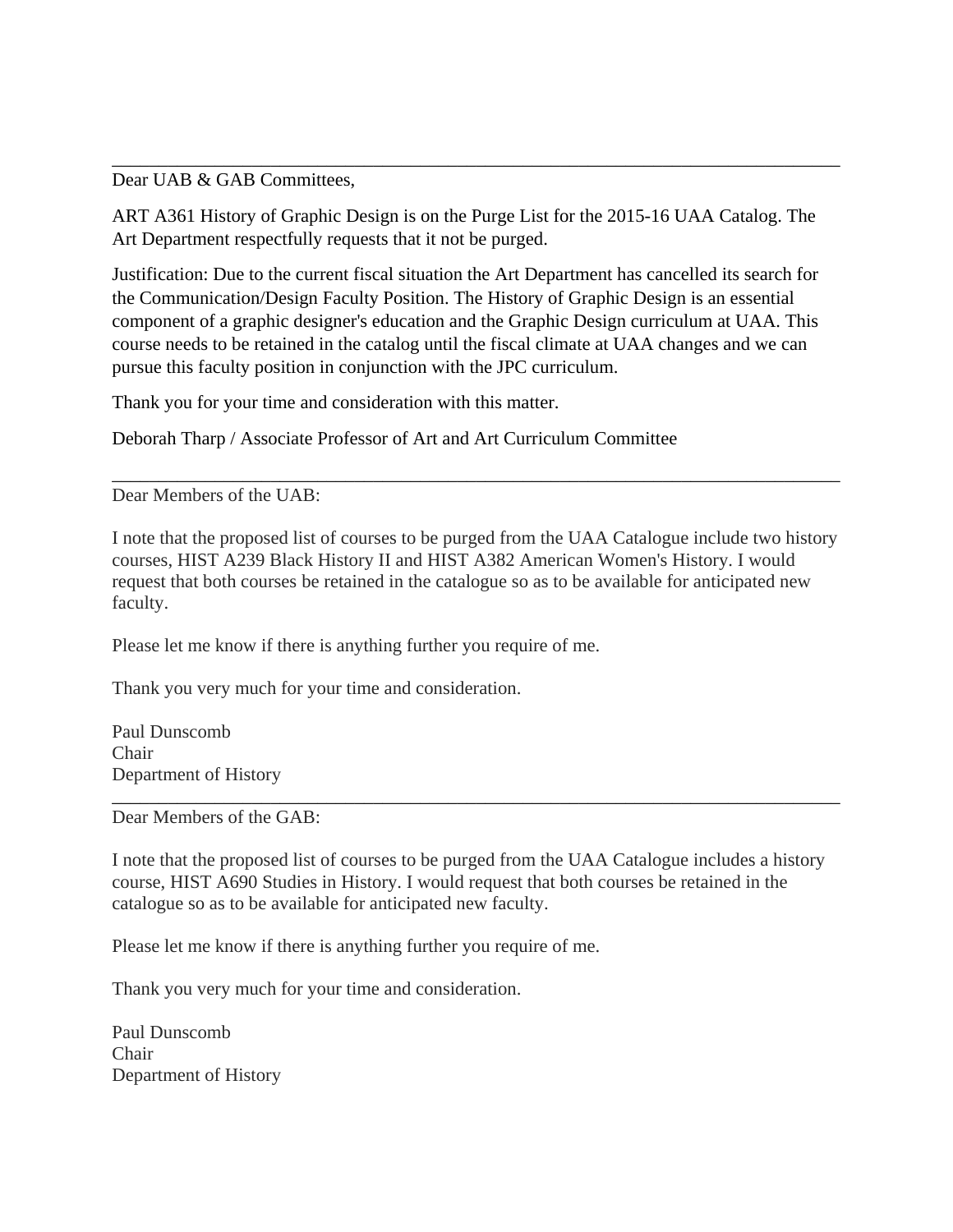

Culinary Arts, Hospitality/<br>Dietetics & Nutrition **UNIVERSITY of ALASKA ANCHORAGE** 

3211 Providence Drive Anchorage, Alaska 99508-4614 T 907.786.1487 · F 907.786.1402 aychef@uaa.alaska.edu

Memorandum

Date: January 26, 2015

To: UAA Governance **UAB** 

Cc: Carrie King DN Kendra Sticka DN Amanda Walch DN UAA Office of the Registrar, Curriculum\and Scheduling

From: Timothy Doebler, Director

RE: 2015-16 Academic Course Retention Request-DN A490

This memorandum officially requests that DN A490 be retained in the catalog, per UAA Governance memo dated January 20, 2015 "2015-16 Academic Course Purge Lists".

We do intend to utilize this class in future planning, and although DN A490 is seldom offered; it does become necessary to activate special topics in Dietetics and Nutrition, usually for training for industry to prepare for amendments in credentialing or national testing, which is integral to the DN program.

Due to the above reason we respectfully request that DN A490 be retained, and removed from the Academic Course Purge List.

Thank you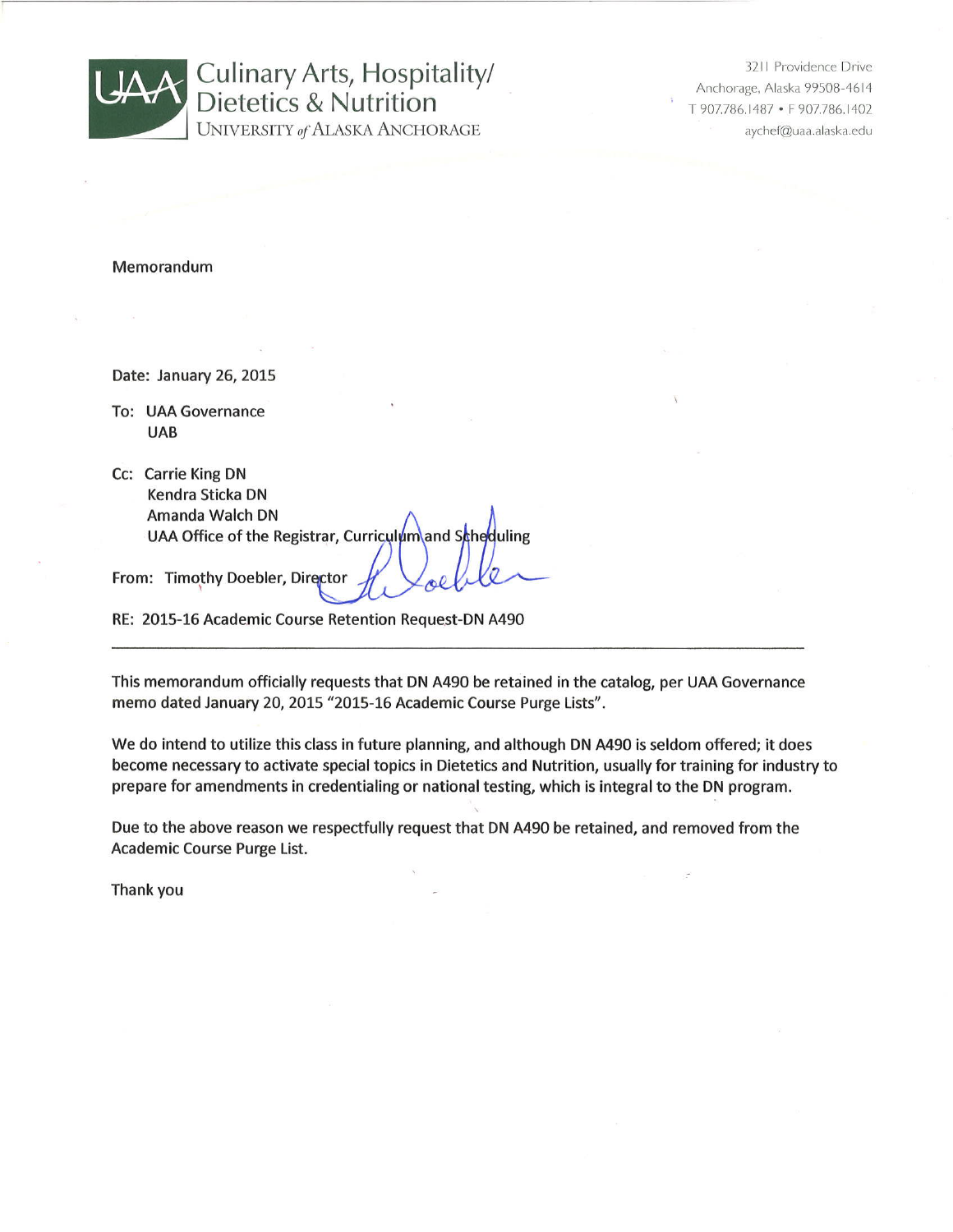

**International Studies Program UNIVERSITY of ALASKA ANCHORAGE** 

3211 Providence Drive, ADM 274 Anchorage, Alaska 99508-4614 T 907.786.1509 • F 907.786.4190 www.uaa.alaska.edu/intl

Date: 21 January 2015 Undergraduate Academic Board, UAA To: Dorn Van Dommelen, Professor and Chair From: Purge of INTL A495 Re:

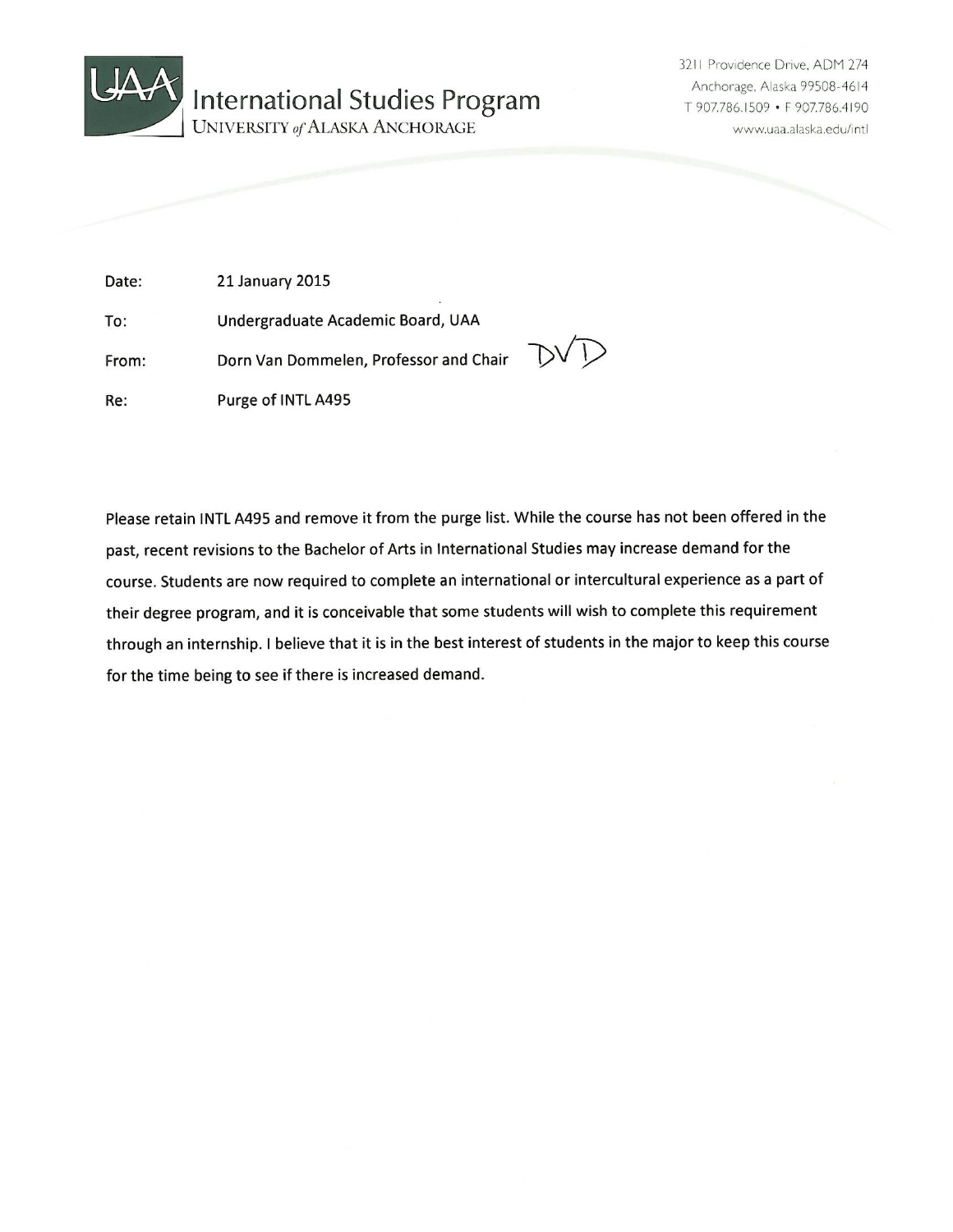

February 13, 2015

| TO:   | Graduate Academic Board (GAB)                                    |
|-------|------------------------------------------------------------------|
| From: | Elizabeth A. Sirles, Ph.D.<br>Director, School of Social Work    |
| RE.   | 2015-2016 Academic Course Purge List - SWK A667 Course Retention |

The School of Social Work requests approval to retain SWK A667 Clinical Group Therapy during the 2015-2016 academic year. This is a three-credit required course in the Graduate Certificate in Clinical Social Work. The course content equips social work students with the knowledge and skills to independently practice clinical group therapy. Theoretical concepts and scientific findings are applied to understand the practice of clinical group therapy which is short-term, structured, and theme-centered.

While the Certificate in Clinical Social Work is under consideration for suspension and deletion, it is currently offered and the School of Social Work is committed to retaining the required SWK A667 course and supporting students through successful completion of the certificate program prior to program deletion.

Approved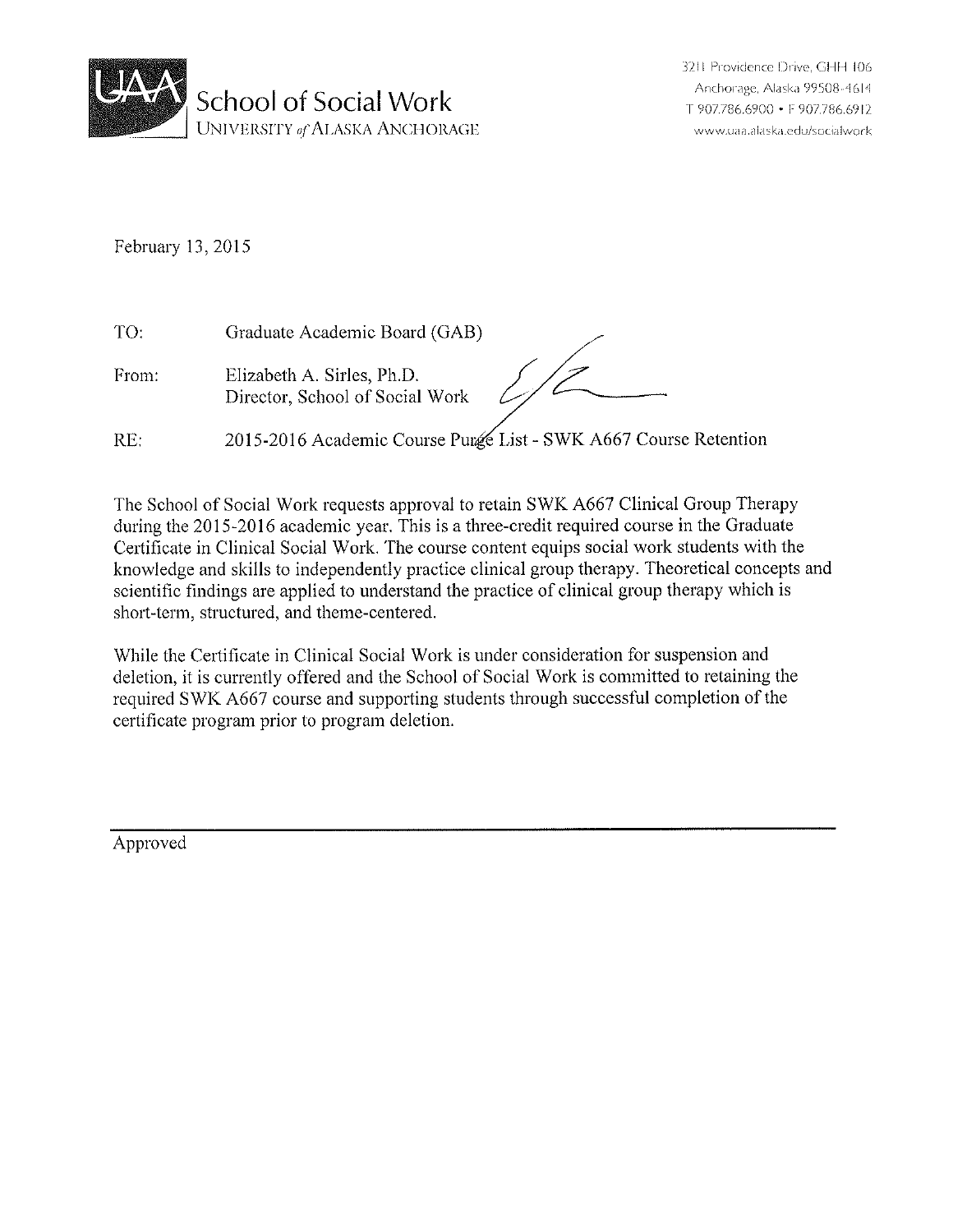

## **MEMORANDUM**

Francisco Miranda, Chair, Undergraduate Academic Board To: From: Daniel T. Kline, Chair, Department of English  $\mathcal{V}$  |  $\mathcal{V}$ Date: 20 January 2015 Retaining ENGL Courses on the Academic Purge List Re:

Two ENGL courses were recently identified as eligible to be purged in the most recent Academic Course Purge List (20 January 2015): ENGL A305 (National Literatures in English, a GER course) and ENGL A487 (Standard Written English).

The Department of English formally requests that both courses be retained in the curriculum and not be purged from the catalog, for the following reasons:

- 1. ENGL A305 (National Literatures in English) is still an important selective in two of our three major tracks (Literature and Secondary Education). However, we have not been able to offer it recently because of reductions to our full-time, tenure-track faculty. The course is still on our course rotation and a necessary component of the major.
- 2. ENGL A487 (Standard Written English) is currently being revised to better suit two of our major tracks (Rhetoric & Language and Secondary Education) and will be presented to UAB for review in Fall 2015, as part of a revision to the BA in English.

In that both courses are still important components of the English curriculum, the Department of English formally requests that they be kept in the catalog.

Please do not hesitate to contact me should you have any questions.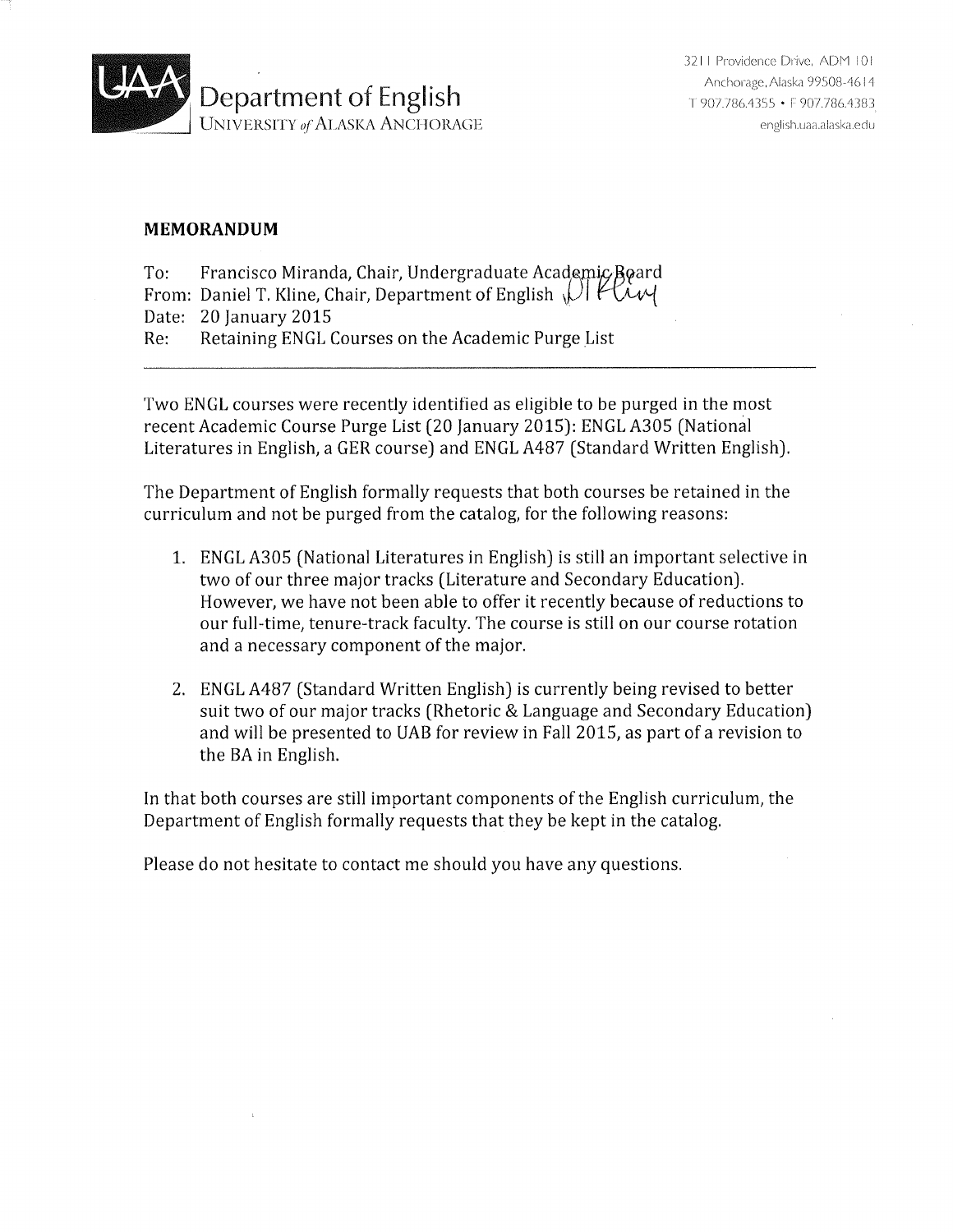Date: Feb. 11th, 2015

To: Undergraduate Academic Board

From: Department of Physics and Astronomy: Dr. Katherine Rawlins (chair)

CC:

RE: Request not to "purge" from PHYS

# The recent "purge list" distributed to faculty includes two courses from the Department of Physics: PHYS 403: Quantum Mechanics, and PHYS 413: Statistical Mechanics

Both these courses are part of an upper-division suite that is offered on a rotating basis or according to students' needs. Although these courses have not been offered as "standard" courses recently, they *have* been taught as Directed Study. Both these courses are options for students seeking a Physics Minor. We would like to keep them in our upper-division suite; please do not purge them from the catalog.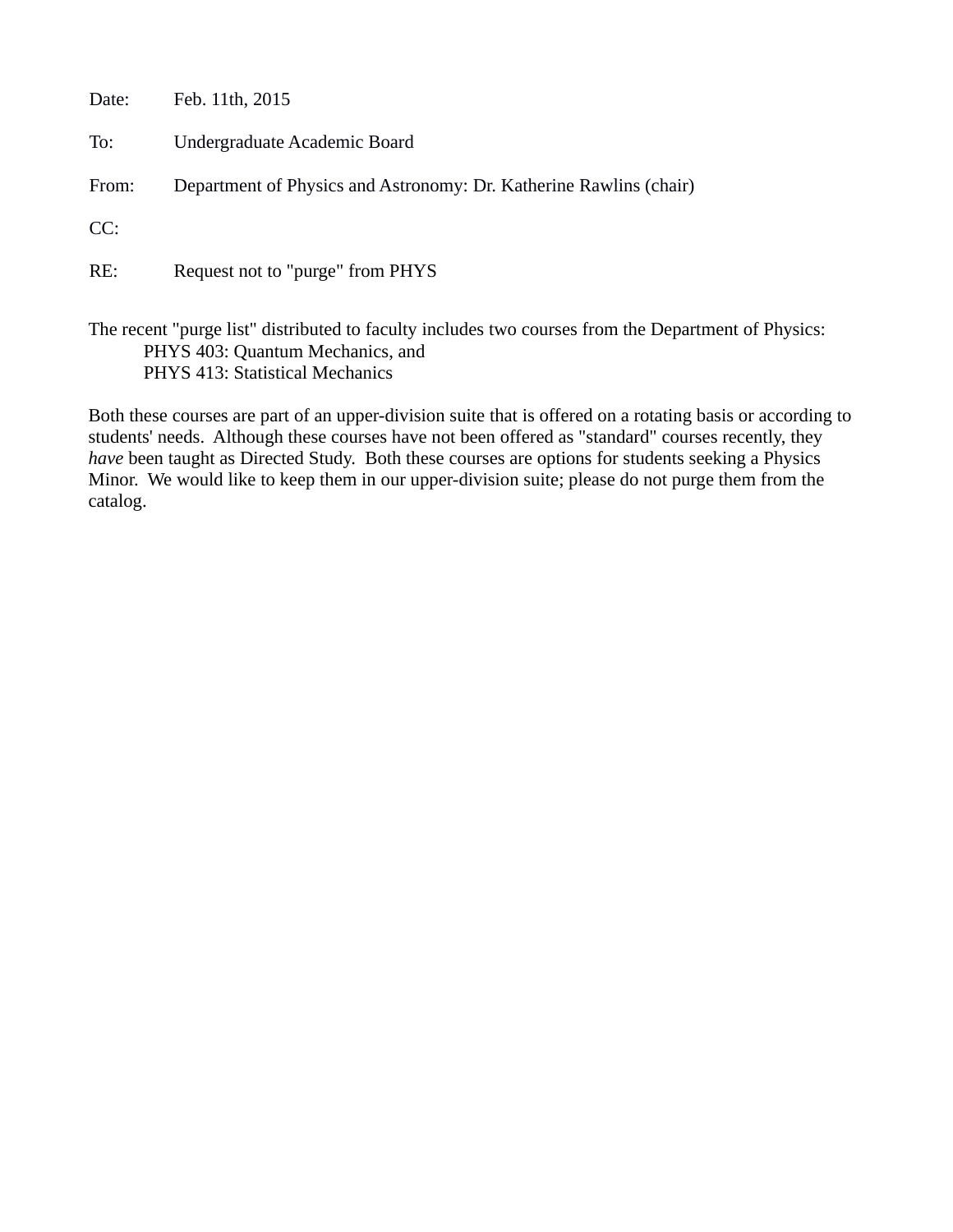

Department of Health,<br>Physical Education & Recreation<br>UNIVERSITY of ALASKA ANCHORAGE

3211 Providence Drive, ESH 125 Anchorage, Alaska 99508-4614 T 907.786.4083 • F 907.786.4069 uaa\_hper@uaa.alaska.edu

#### MEMORANDUM

| DATE: | February 4, 2015                                                         |
|-------|--------------------------------------------------------------------------|
| TO:   | Undergraduate Academic Board (UAB)<br>Governance Office                  |
| FROM: | Sandra Carroll-Cobb, Director<br>Health, Physical Education & Recreation |
| RE:   | Course Purge List                                                        |

Below please find HPER's 2015-16 Academic Course Purge List. Upon review of the list I am requesting retention of the courses required for the Coaching Minor and PER A188. All the other courses can be purged.

| Code       | <b>Numbe</b> | <b>Course Title</b>                             | College | <b>Effective</b> | Last<br><b>Offered</b> | Carry<br>Over | Program                    | <b>Action Requested</b>                                                                                                                                                         |
|------------|--------------|-------------------------------------------------|---------|------------------|------------------------|---------------|----------------------------|---------------------------------------------------------------------------------------------------------------------------------------------------------------------------------|
| PEP        | A103         | <b>SCUBA</b>                                    | CT      | 200603           | 200801                 |               |                            | Purge                                                                                                                                                                           |
| PEP        | A161         | <b>Wilderness First</b><br>Responder            | CT      | 200603           | 201002                 |               |                            | Purge                                                                                                                                                                           |
| PEP        | A235         | <b>Coaching Swimming &amp;</b><br><b>Diving</b> | CT      | 200603           | N/A                    | yes           | Minor, Coaching            | Retain: The Coaching Minor<br>is currently under review                                                                                                                         |
| <b>PEP</b> | A236         | <b>Coaching Skiing</b>                          | CT      | 200603           | N/A                    | <b>yes</b>    | Minor, Coaching            | and may be considered for                                                                                                                                                       |
| <b>PEP</b> | A237         | <b>Coaching Figure</b><br><b>Skating</b>        | CT      | 200603           | N/A                    | yes           | Minor, Coaching            | elimination. These courses<br>need to remain so that we                                                                                                                         |
| <b>PEP</b> | A239         | Coaching<br>Baseball/Softball                   | CT      | 200603           | N/A                    | yes           | Minor, Coaching            | can implement a 'teach out'<br>plan in the event the minor                                                                                                                      |
| <b>PEP</b> | A240         | <b>Coaching Football</b>                        | CT      | 200603           | N/A                    | yes           | Minor, Coaching            | is discontinued.                                                                                                                                                                |
| <b>PEP</b> | A243         | <b>Coaching Hockey</b>                          | CT      | 200603           | N/A                    | <b>ves</b>    | Minor, Coaching            |                                                                                                                                                                                 |
| <b>PEP</b> | A244         | <b>Coaching Volleyball</b>                      | CT      | 200603           | N/A                    | yes           | Minor, Coaching            |                                                                                                                                                                                 |
| <b>PEP</b> | A466         | Org Safety & Risk<br>Management                 | CT      | 200603           | 201001                 |               |                            | Purge                                                                                                                                                                           |
| <b>PER</b> | A111         | Country Line Style<br>Workout                   | CT      | 200603           | 201001                 |               |                            | Purge                                                                                                                                                                           |
| <b>PER</b> | A188         | <b>Wellness for Women</b>                       | CT      | 200603           | 200803                 | yes           |                            | Retain: We had planned to<br>offer this course during this<br>academic year but were<br>unable to due to faculty<br>assignments. Our hope is to<br>offer it next academic year. |
| <b>PER</b> | A287         | <b>Expedition</b><br><b>Backpacking</b>         | CT      | 200603           | N/A                    | yes           | OEC, Outdoor<br>Leadership | Purge                                                                                                                                                                           |

If you have any questions, please feel to contact me.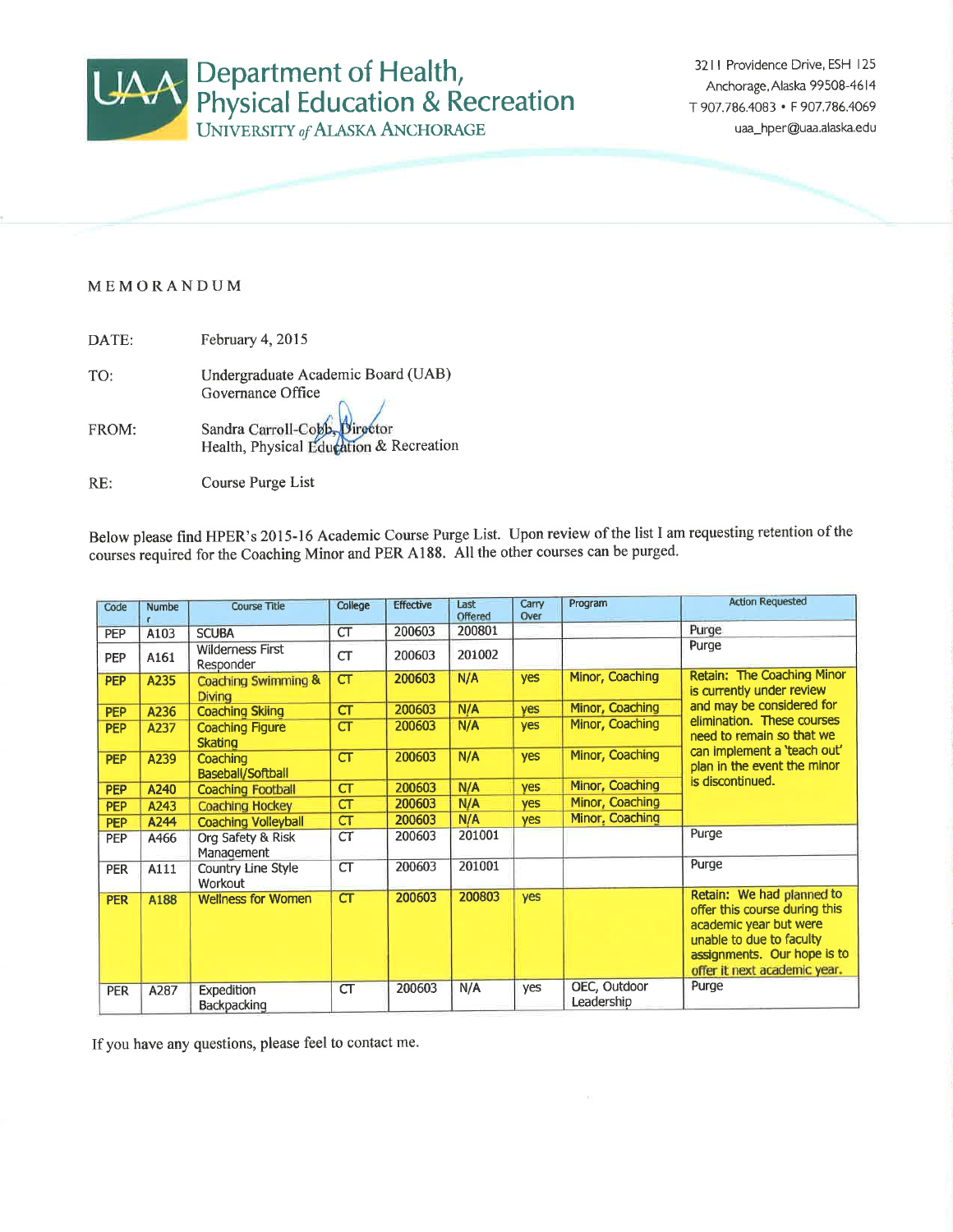

| Graduate Academic Board                                   |
|-----------------------------------------------------------|
| André B. Rosay, Justice Center                            |
| Request to Retain JUST A640 (Corrections Theory Research) |
| January 27, 2015                                          |
|                                                           |

The Justice Center wishes to retain JUST A640 (Corrections Theory Research). This course will be offered in fall 2015.

JUST A640 is an elective for the Criminal Justice Emphasis for the Master of Public Administration. Students pursuing a Master of Public Administration with a Criminal Justice Emphasis must take JUST A640 or JUST A650 (Policing Theory and Research). Unfortunately, because of vacant positions, we were unable to offer this course recently (and instead offered JUST A650). We now plan to resume our normal course offering schedule, alternating between JUST A640 and JUST A650 (each is offered once every four years). JUST A640 will be offered in fall 2015, and every four years thereafter.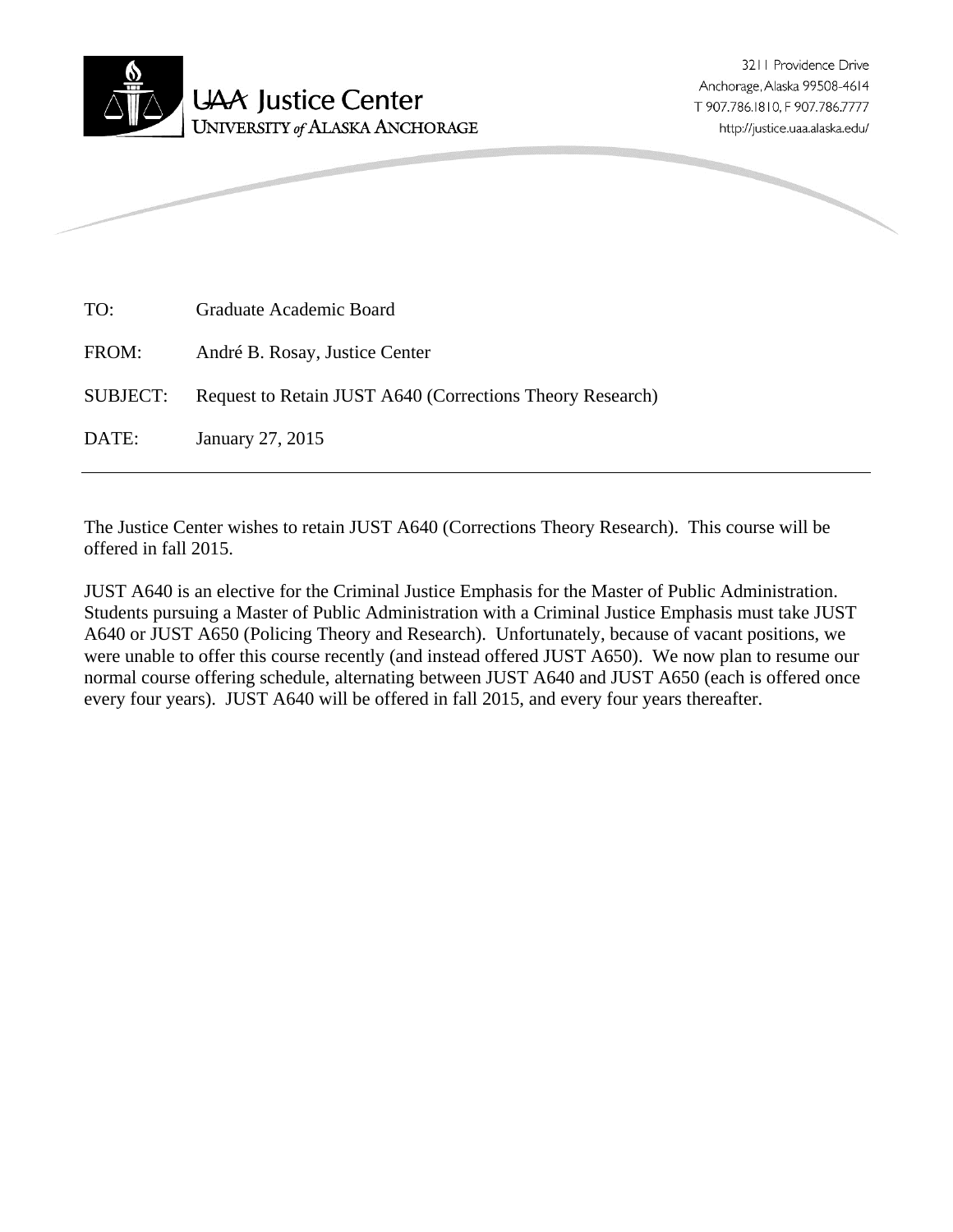

January 21, 2015

To: UAA Undergraduate Advisory Board (UAB)

Mon Willy

From: Maria Williams, Director, Alaska Native Studies

re: Purge list 2015-2016 Catalog

cc: Patty Linton, Senior Associate Dean, CAS; Jeane Breinig, Associate Dean, CAS 

Dear Governance and UAB: Please DO NOT purge the following from the AKNS list of courses. These have been offered at the UAA main campus, but also at the Kenai Peninsula College (see attached memo of support).

AKNS A102C Elem Alaska Native Lang II AS 200903 N/A Stacked with AKNS A109C CAS BA Requirements; Minor, Alaska Native Studies; BA, Computer Science GER humanities, selected topics course

AKNS A109B Tlingit Orthography AS 200903 N/A Stacked with AKNS A102B Minor, Alaska Native Studies

AKNS A109C Alaska Native Lang Orthography AS 200903 N/A Stacked with AKNS A102C Minor, Alaska Native Studies Selected topics course

Justification: The AKNS A102C is the general course for Alaska Native languages. There are 21 Alaska Native languages, and the AKNS A102C gives us the flexibility to offer various Alaska Native languages. In Fall 2014 the Kenai Peninsula College did offer the AKNS A102C, but they had to cancel the class because they did not get the minimum of 10 students enrolled. We will do better advertising for this class, to ensure that it gets the minimum enrollments in the future. The GER for the AKNS A102C should also be maintained.

The AKNS A109C Alaska Native Language Orthography is stacked with the above listed course, and do not wish this course to be purged.

The AKNS A109B Tlingit Orthography, will be offered in Spring 2016 and stacked with AKNS A102B Tlingit language.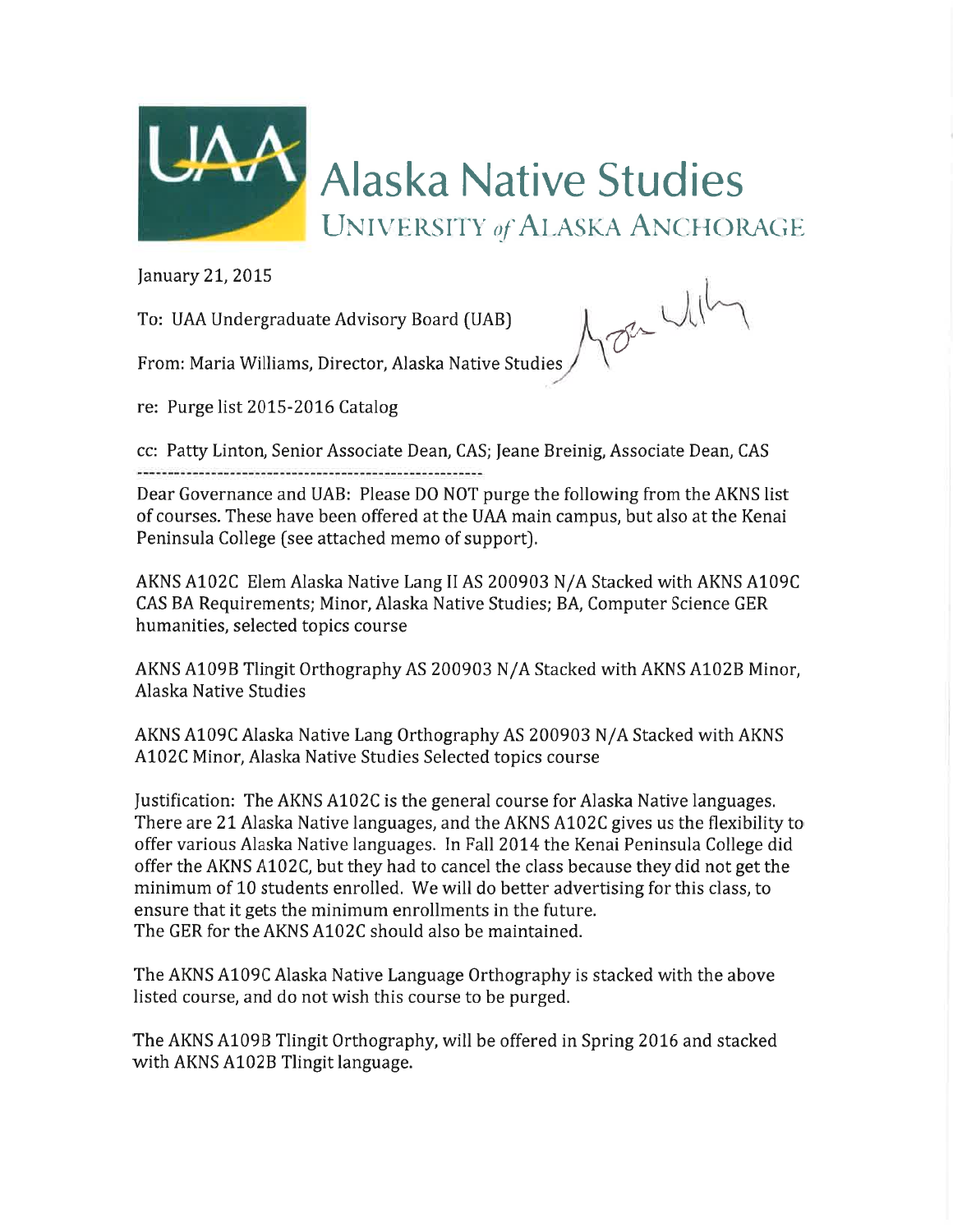Please let us know if you have further questions.